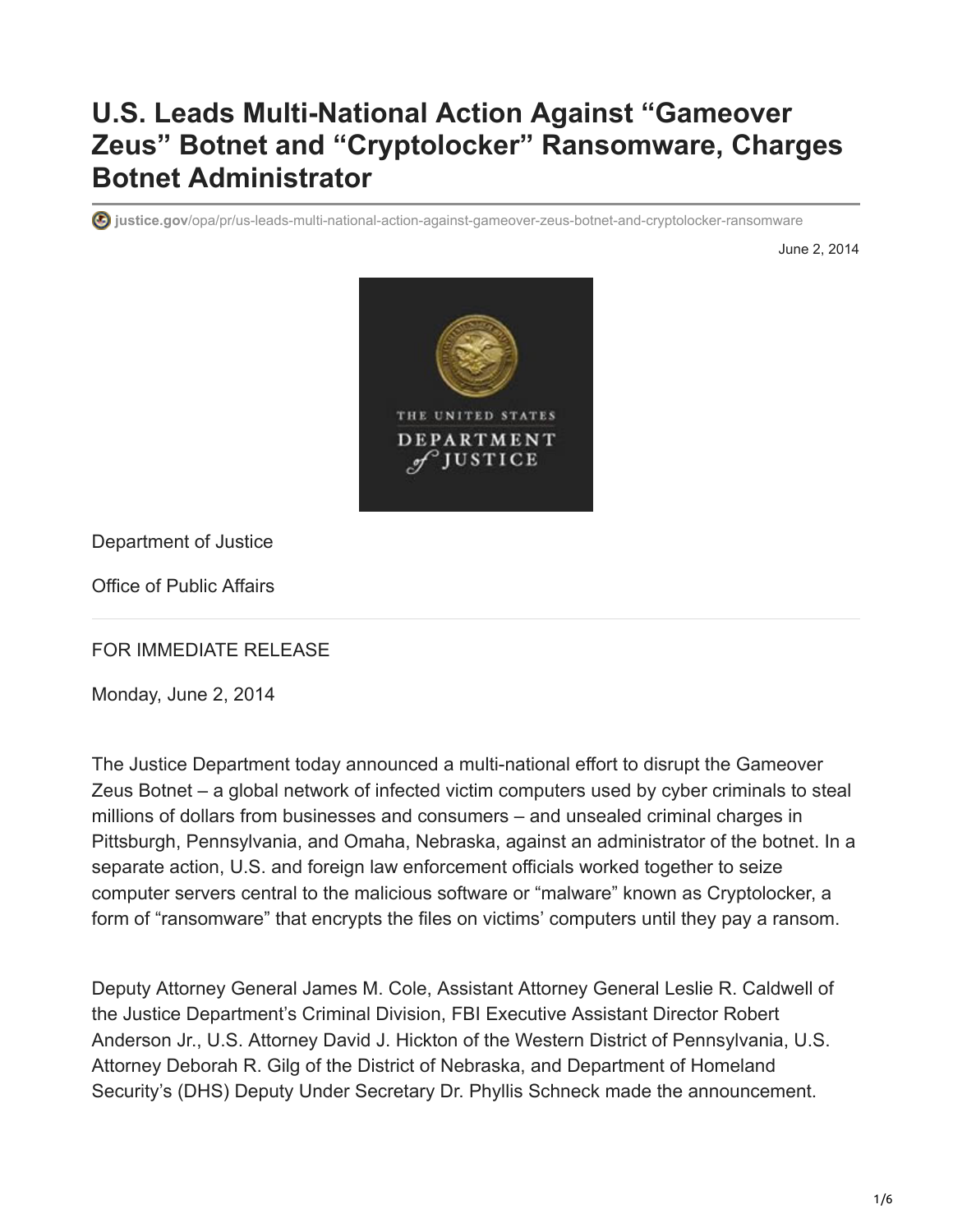Victims of Gameover Zeus may use the following website created by DHS's Computer Emergency Readiness Team (US-CERT) for assistance in removing the malware: <https://www.us-cert.gov/gameoverzeus> .

"This operation disrupted a global botnet that had stolen millions from businesses and consumers as well as a complex ransomware scheme that secretly encrypted hard drives and then demanded payments for giving users access to their own files and data," said Deputy Attorney General Cole. "We succeeded in disabling Gameover Zeus and Cryptolocker only because we blended innovative legal and technical tactics with traditional law enforcement tools and developed strong working relationships with private industry experts and law enforcement counterparts in more than 10 countries

around the world."

"These schemes were highly sophisticated and immensely lucrative, and the cyber criminals did not make them easy to reach or disrupt," said Assistant Attorney General Caldwell. "But under the leadership of the Justice Department, U.S. law enforcement, foreign partners in more than 10 different countries and numerous private sector partners joined together to disrupt both these schemes. Through these court-authorized operations, we have started to repair the damage the cyber criminals have caused over the past few years, we are helping victims regain control of their own computers, and we are protecting future potential victims from attack."

"Gameover Zeus is the most sophisticated botnet the FBI and our allies have ever attempted to disrupt," said FBI Executive Assistant Director Anderson. "The efforts announced today are a direct result of the effective relationships we have with our partners in the private sector, international law enforcement, and within the U.S. government."

"The borderless, insidious nature of computer hacking and cybertheft requires us to be bold and imaginative," said U.S. Attorney Hickton. "We take this action on behalf of hundreds of thousands of computer users who were unwittingly infected and victimized."

"The sophisticated computer malware targeting of U.S. victims by a global criminal enterprise demonstrates the grave threat of cybercrime to our citizens," said U.S. Attorney Gilg. "We are grateful for the outstanding collaboration of our international and U.S. law enforcement partners in this successful investigation."

"The FBI has demonstrated great leadership in continuing to help combat cyber crime, and our international and private sector partners have made enormous contributions as well," said Deputy Under Secretary Schneck. "This collective effort reflects our 'whole-ofgovernment' approach to cybersecurity. DHS is proud to support our partners in helping to identify compromised computers, sharing that information rapidly, and developing useful information and mitigation strategies to help the owners of hacked systems."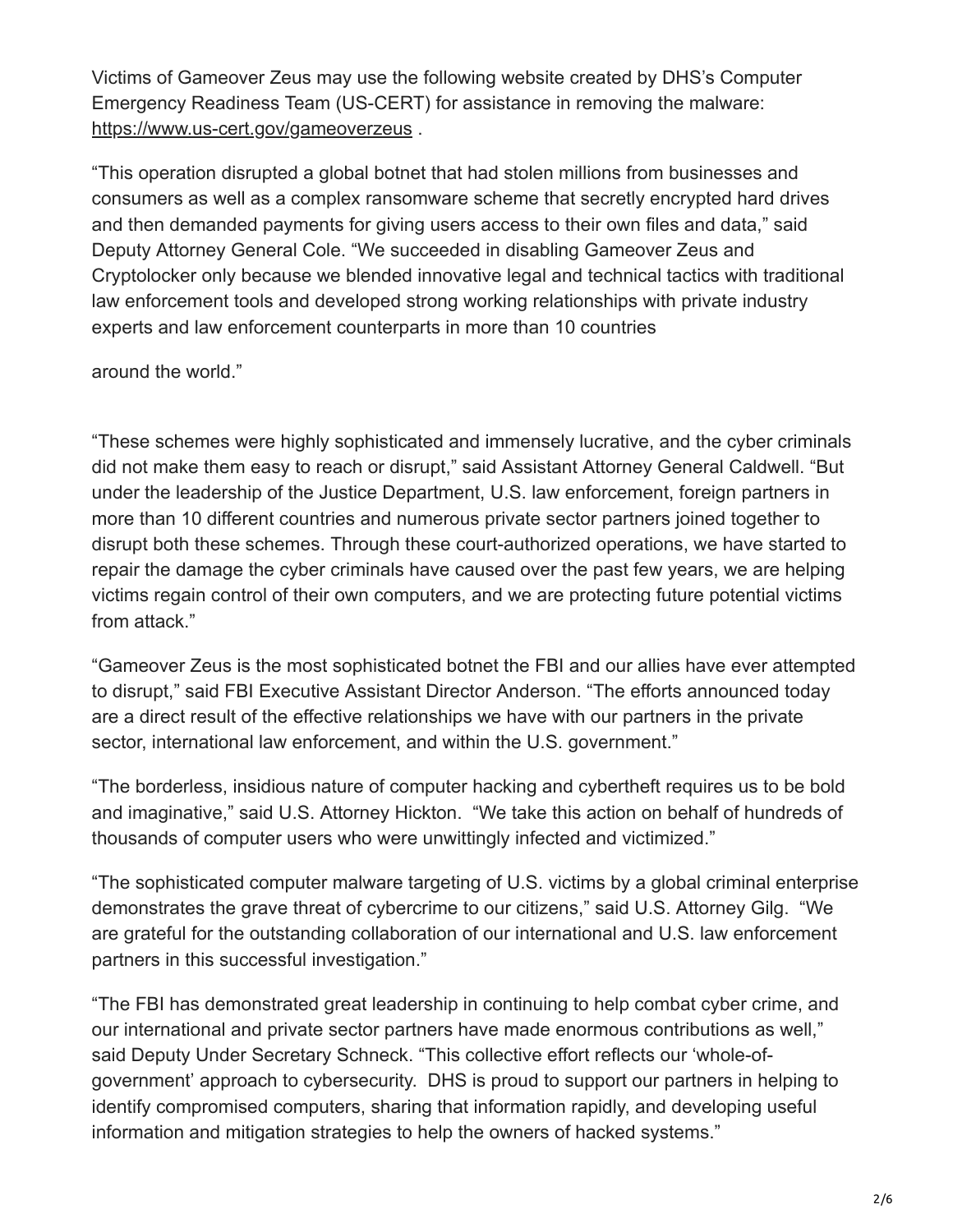A federal grand jury in Pittsburgh unsealed a 14-count indictment against Evgeniy Mikhailovich Bogachev, 30, of Anapa, Russian Federation, charging him with conspiracy, computer hacking, wire fraud, bank fraud and money laundering in connection with his alleged role as an administrator of the Gameover Zeus botnet. Bogachev was also charged by criminal complaint in Omaha with conspiracy to commit bank fraud related to his alleged involvement in the operation of a prior variant of Zeus malware known as "Jabber Zeus."

In a separate civil injunction application filed by the United States in federal court in Pittsburgh, Bogachev is identified as a leader of a tightly knit gang of cyber criminals based in Russia and Ukraine that is responsible for the development and operation of both the Gameover Zeus and Cryptolocker schemes. An investigation led in Washington, D.C., identified the Gameover Zeus network as a common distribution mechanism for Cryptolocker. Unsolicited emails containing an infected file purporting to be a voicemail or shipping confirmation are also widely used to distribute Cryptolocker. When opened, those attachments infect victims' computers. Bogachev is alleged in the civil filing to be an administrator of both Gameover Zeus and Cryptolocker. The injunction filing further alleges that Bogachev is linked to the well-known online nicknames "Slavik" and "Pollingsoon," among others. The criminal complaint filed in Omaha alleges that Bogachev also used "Lucky12345," a well-known online moniker previously the subject of criminal charges in September 2012 that were unsealed in Omaha on April 11, 2014.

## *Disruption of Gameover Zeus Botnet*

Gameover Zeus, also known as "Peer-to-Peer Zeus," is an extremely sophisticated type of malware designed to steal banking and other credentials from the computers it infects. Unknown to their rightful owners, the infected computers also secretly become part of a global network of compromised computers known as a "botnet," a powerful online tool that cyber criminals can use for numerous criminal purposes besides stealing confidential information from the infected machines themselves. Gameover Zeus, which first emerged around September 2011, is the latest version of Zeus malware that began appearing at least as early as 2007. Gameover Zeus's decentralized, peer-to-peer structure differentiates it from earlier Zeus variants. Security researchers estimate that between 500,000 and 1 million computers worldwide are infected with Gameover Zeus, and that approximately 25 percent of the infected computers are located in the United States. The principal purpose of the botnet is to capture banking credentials from infected computers. Those credentials are then used to initiate or re-direct wire transfers to accounts overseas that are controlled by cyber criminals. The FBI estimates that Gameover Zeus is responsible for more than \$100 million in losses.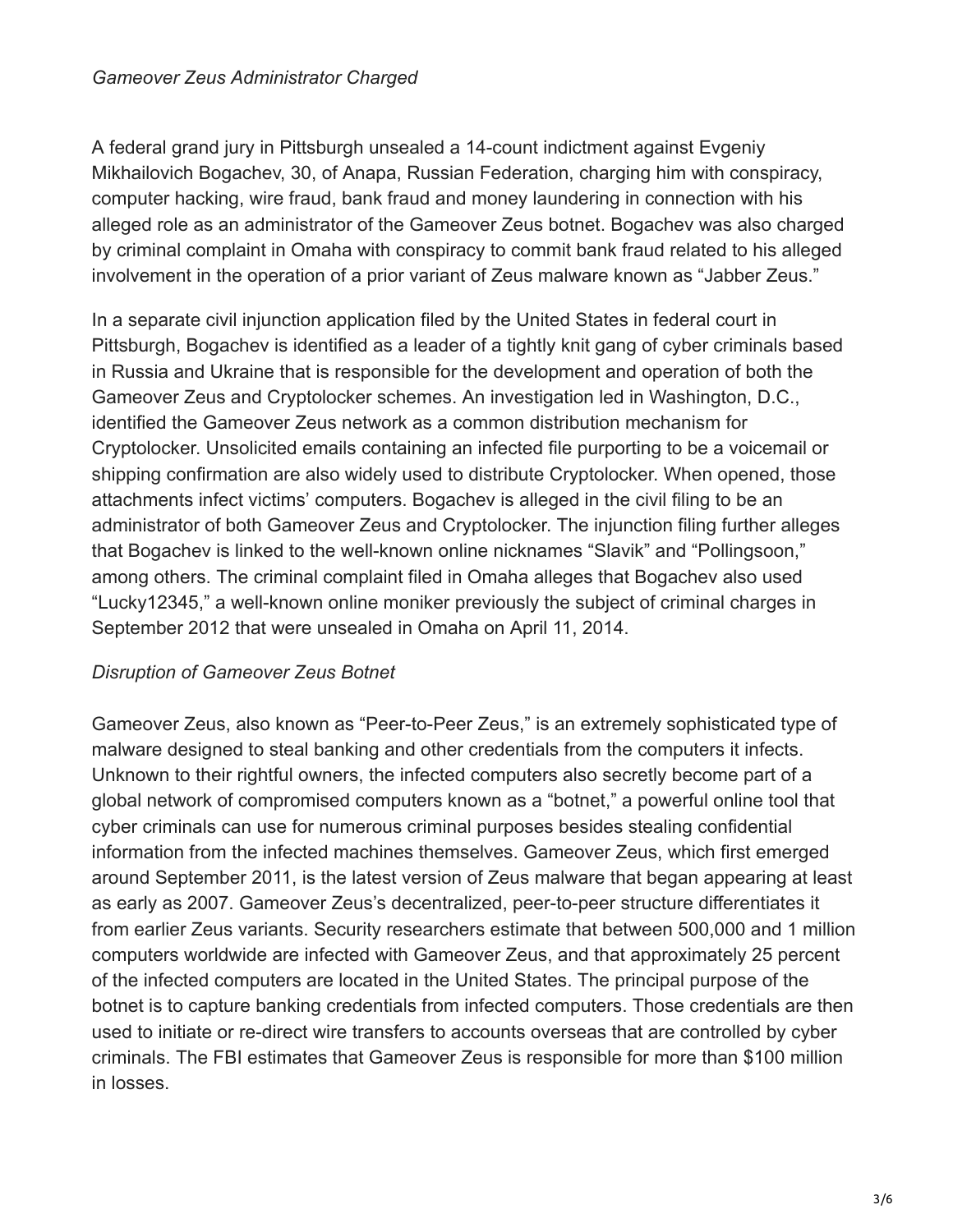The Gameover Zeus botnet operates silently on victim computers by directing those computers to reach out to receive commands from other computers in the botnet and to funnel stolen banking credentials back to the criminals who control the botnet. For this reason, in addition to the criminal charges announced today, the United States obtained civil and criminal court orders in federal court in Pittsburgh authorizing measures to redirect the automated requests by victim computers for additional instructions away from the criminal operators to substitute servers established pursuant to court order. The order authorizes the FBI to obtain the Internet Protocol addresses of the victim computers reaching out to the substitute servers and to provide that information to US-CERT to distribute to other countries' CERTS and private industry to assist victims in removing the Gameover Zeus malware from their computers. At no point during the operation did the FBI or law enforcement access the content of any of the victims' computers or electronic communications.

Besides the United States, law enforcement from the Australian Federal Police; the National Police of the Netherlands National High Tech Crime Unit; European Cybercrime Centre (EC3); Germany's Bundeskriminalamt; France's Police Judiciare; Italy's Polizia Postale e delle Comunicazioni; Japan's National Police Agency; Luxembourg's Police Grand Ducale; New Zealand Police; the Royal Canadian Mounted Police; Ukraine's Ministry of Internal Affairs – Division for Combating Cyber Crime; and the United Kingdom's National Crime Agency participated in the operation. The Defense Criminal Investigative Service of the U.S. Department of Defense also participated in the investigation.

Invaluable technical assistance was provided by Dell SecureWorks and CrowdStrike. Numerous other companies also provided assistance, including facilitating efforts by victims to remediate the damage to their computers inflicted by Gameover Zeus. These companies include Microsoft Corporation, Abuse.ch, Afilias, F-Secure, Level 3 Communications, McAfee, Neustar, Shadowserver, Anubis Networks, Symantec, Heimdal Security, Sophos and Trend Micro.

The DHS National Cybersecurity and Communications Integration Center (NCCIC), which houses the US-CERT, plays a key role in

triaging and collaboratively responding to the threat by providing technical assistance to information system operators, disseminating timely mitigation strategies to known victims, and sharing actionable information to the broader community to help prevent further infections.

## *Disruption of Cryptolocker*

In addition to the disruption operation against Gameover Zeus, the Justice Department led a separate multi-national action to disrupt the malware known as Cryptolocker (sometimes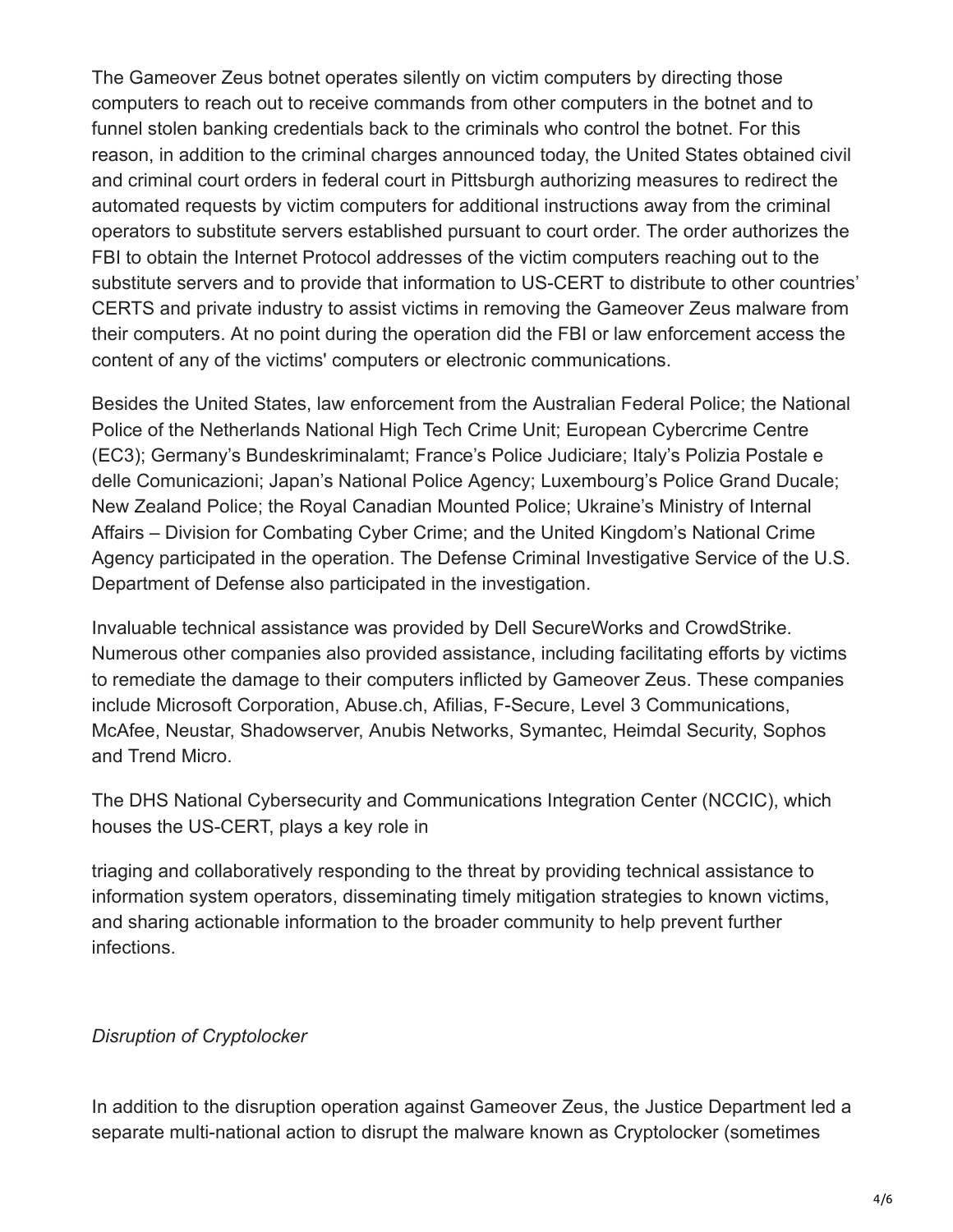written as "CryptoLocker"), which began appearing about September 2013 and is also a highly sophisticated malware that uses cryptographic key pairs to encrypt the computer files of its victims. Victims are forced to pay hundreds of dollars and often as much as \$700 or more to receive the key necessary to unlock their files. If the victim does not pay the ransom, it is impossible to recover their files.

Security researchers estimate that, as of April 2014, Cryptolocker had infected more than 234,000 computers, with approximately half of those in the United States. One estimate indicates that more than \$27 million in ransom payments were made in just the first two months since Cryptolocker emerged.

The law enforcement actions against Cryptolocker are the result of an ongoing criminal investigation by the FBI's Washington Field Office, in coordination with law enforcement counterparts from Canada, Germany, Luxembourg, the Netherlands, United Kingdom and Ukraine.

Companies such as Dell SecureWorks and Deloitte Cyber Risk Services also assisted in the operation against Cryptolocker, as did Carnegie Mellon University and the Georgia Institute of Technology (Georgia Tech). The joint effort aided the FBI in identifying and seizing computer servers acting as command and control hubs for the Cryptolocker malware.

The FBI's Omaha and Pittsburgh Field Offices led both malware disruptions and conducted the investigation of Bogachev. The prosecution in Pittsburgh is being handled by Assistant U.S. Attorney Shardul Desai of the Western District of Pennsylvania, and the prosecution in Omaha by Trial Attorney William A. Hall of the Criminal Division's Computer Crime and Intellectual Property Section (CCIPS) and Assistant U.S. Attorney Steven Russell of the District of Nebraska. The civil action to disrupt the Gameover Zeus botnet and Cryptolocker malware is led by Trial Attorneys Ethan Arenson and David Aaron of CCIPS and Assistant U.S. Attorney Michael A. Comber of the Western District of Pennsylvania.

The Criminal Division's Office of International Affairs provided significant assistance throughout the criminal and civil investigations.

The details contained in the indictment, criminal complaint and related pleadings are

merely accusations, and the defendant is presumed innocent unless and until proven guilty.

Anyone claiming an interest in any of the property seized or actions enjoined pursuant to the court orders described in this release is advised to visit the following website for notice of the full contents of the orders: [http://www.justice.gov/opa/gameover-zeus.html](https://www.justice.gov/opa/gameover-zeus.html) .

Component(s):

[Criminal Division](http://www.justice.gov/criminal/)